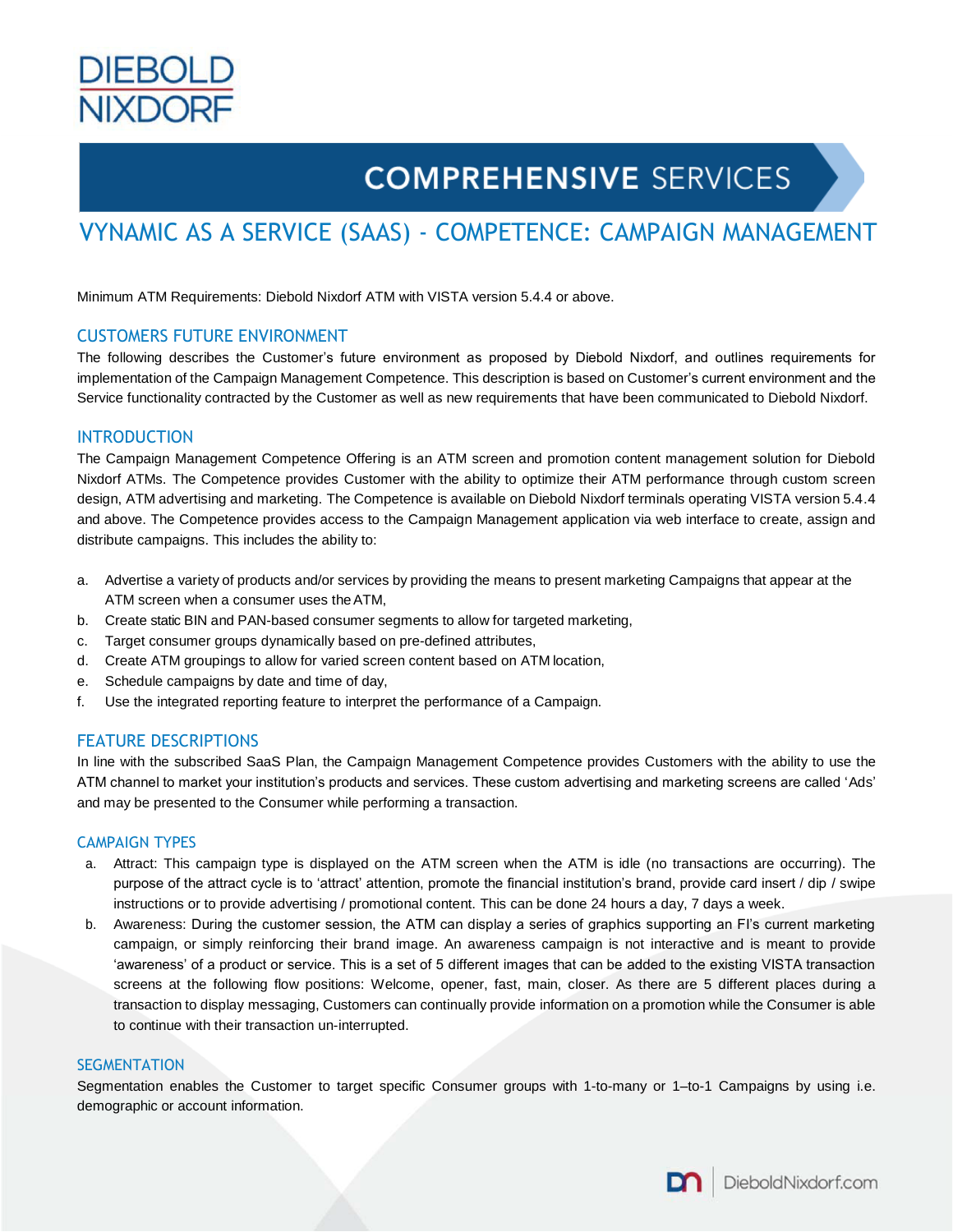

- a. Campaigns can be assigned by the Customer for specific groups of consumers based on PANs or 6-digit BINs called segments. Cardholders that fall into a defined BIN or PAN segment will be presented with the Campaign assigned to that segment.
- b. Dynamic prospecting based by attributes (Decision Engine) is a feature in the Central SaaS Server Environment that allows the Customer to define rule based criteria that determine if a Campaign is shown and under what parameters. These criteria can be added on a case by case basis and formed into logical groups or subgroups using AND and OR operators.

# **SCHEDULING**

Campaigns can be configured to shown during a specific starting and ending date and time. As an example, the Customer may decide to display certain Campaigns only during the work week and then change them for the weekend or establish Campaigns that accommodate seasonal flavors.

# DEVICE GROUPING

Terminal groups can be defined in the Central SaaS Environment. Examples include ATMs that are located on college campuses, in sports arenas, in a certain city, or a certain region. Campaign can then be configured to show on a specific ATM or group of ATMs, only. This way the Customer is able to tailor messaging based on a particular location.

# REPORTING

Valuable insight is provided on total number of views for each Campaign by day, week, month or quarter. The data can be displayed graphically as bar, pie or line charts as well as downloaded in xls, csv or xml format for further analysis.

# HOW IT WORKS

The Customer has access to the Central SaaS Environment to create, manage, and assign screen content and define targeted marketing rules via the World Wide Web. Shortly after entering into an agreement with Diebold Nixdorf to subscribe to the Competence, the Customer will be provided with unique login credentials and link to the Diebold Nixdorf SaaS website in line with the Customer's chosen SaaS Plan. Diebold Nixdorf will work with the Customer to ensure that their ATMs are properly entered into the application and connectivity has been established. Marketing screen content is then sent to the ATM via the Diebold Nixdorf Central SaaS Environment and content is displayed on the ATM via the browser. After this initial onboarding activity, the Customer is free to utilize the application however they wish. Diebold Nixdorf will continue to host the application, maintaining the software and hardware infrastructure for the application. Connectivity is required between the ATMs and Diebold Nixdorf's network.

# **CONNECTIVITY**

Connectivity is required between the ATMs and Diebold Nixdorf's network. The following connectivity options will be implemented:

- VPN Managed VPN HW/SW is provided by Diebold Nixdorf and the Customer is billed by Diebold Nixdorf
	- o to Customer's wide-area network or directly to each ATM

# INITIAL SETUP

A Diebold Nixdorf Professional Services Systems Engineer is required to configure the ATM and assist with the installation and validation of the ATMs. This Professional Services engagement is to be contracted under a separate Statement of Work (PSSOW).

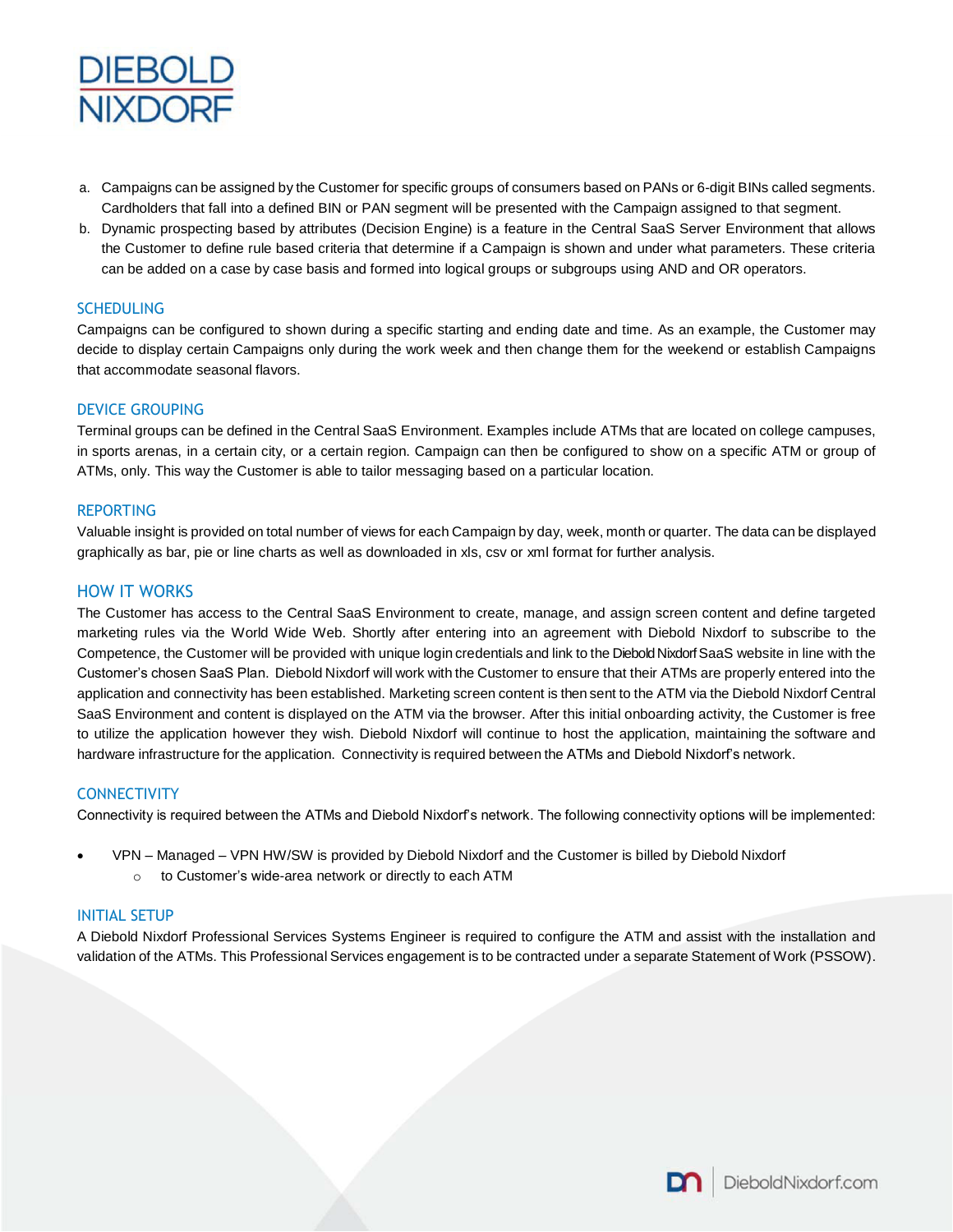

# IMPLEMENTATION PROJECT – DIEBOLD NIXDORF RESPONSIBILITIES

The implementation project includes the following Managed Services responsibilities:

- a. Project Management
- b. Completing specification information– gathering required configuration information and putting it into the proper format
- c. Configuring the System for the option(s) contracted for
	- Define Customer ATMs in the Diebold Nixdorf Central SaaS Environment
	- Validate that the Solution can connect to each ATM
- d. Configure Customer user access
- e. Connectivity support and certification
- f. Diebold Nixdorf Managed VPN communication support/configuration
	- Procuring, configuring and shipping router(s) to address provided by Customer
		- Configuring Diebold Nixdorf internal network infrastructure to facilitate communication between the VPN and the Diebold Nixdorf server
- g. Engaging Professional Services for ATM Agent configuration and verification, and Customer training
- h. Coordinating implementation and validation testing of system configuration on first ATM with Diebold Nixdorf SE and/or Customer
- i. Scheduling the Diebold Nixdorf technicians for site visits to configure the ATMs as required
- j. Training on the use of Client Services and Help Desk
- k. Change Request (AMC) Process provided to Customer for future use (Adds, Moves, Changes)
- l. Billing setup and validation

The implementation project may also include certain Professional Services responsibilities as defined in a Professional Services Statement of Work (PSSOW).

# IMPLEMENTATION PROJECT – CUSTOMER RESPONSIBILITIES

The Customer is responsible for the following as requested during the project:

- a. Provide the following information:
	- Primary contact person (Customer's project manager)
	- Primary SaaS account holder (Customer's name and email address to be used to send application credentials)
	- ATM site information
	- Two contacts for networking connectivity support
	- IP addresses of current ATM network
	- PAN or BIN information as well as other segmentation criteria as applicable
- b. Design of all ATM screen and content as applicable and procuring all rights and authorizations necessary for use of content.
- c. Provide initial screens to be used for validation of the Service on each ATM
- d. Assist Diebold Nixdorf with any host/network content issues
- e. Perform standard ATM transactions and review for accuracy
- f. Provide personnel to be trained in an environment away from their normal duties
	- Training schedules must be coordinated with Diebold Nixdorf Systems Engineer for Screen Design and User Interface. Training to be done on-site or via teleconference or web-based meeting.
- g. Notify Diebold Nixdorf Project Manager of any changes to the scope of the implementation project in writing
- h. Supply and stage all related hardware & software for this project not specified on the purchase agreements
- i. Conduct and approve all final UAT testing prior to rolling systems to production
- j. Provide a full set of test cards to facilitate DN testing

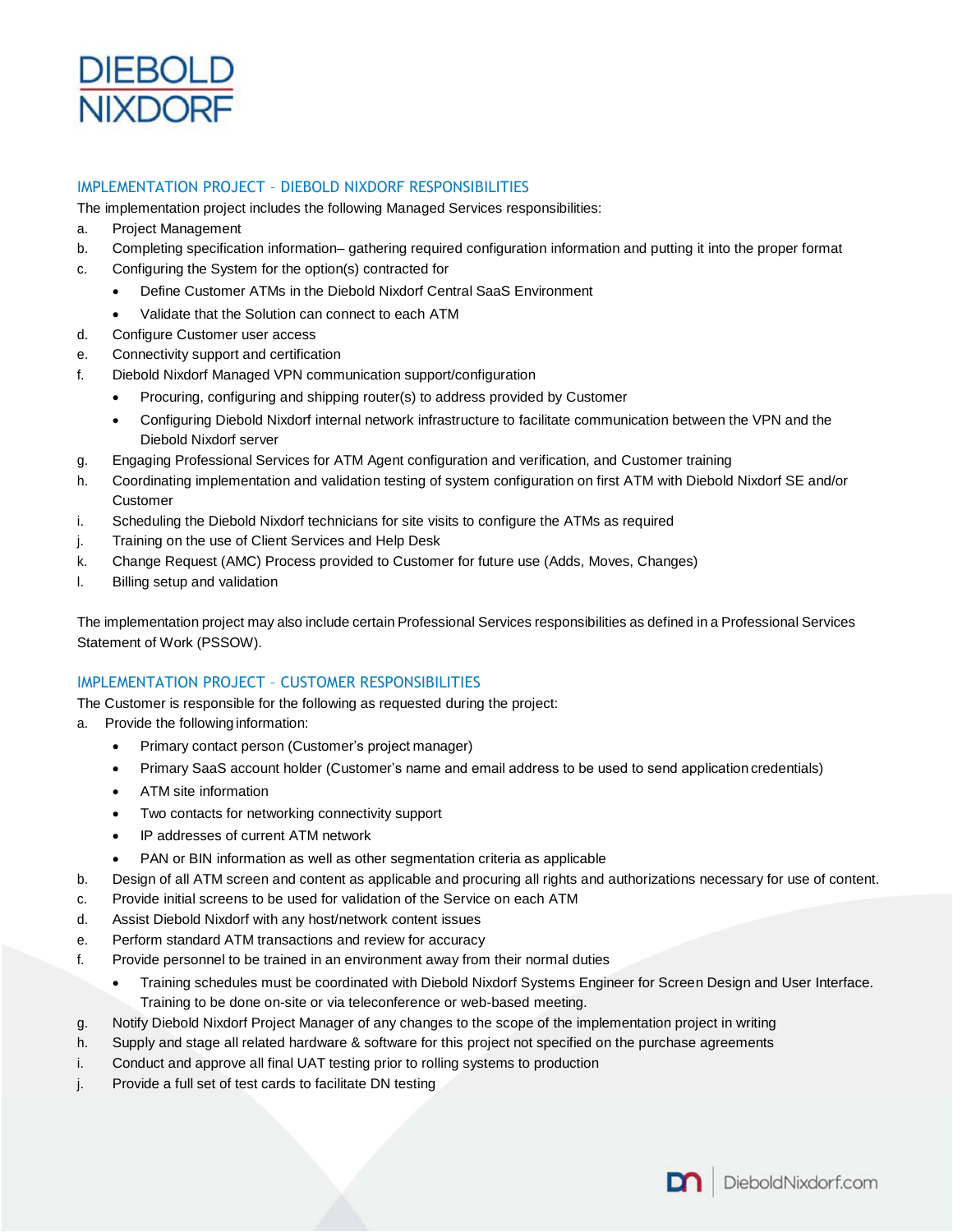

Customer acknowledges and accepts that:

- a. Any hardware, software, information or data not available may delay the timetable for the project
- b. Diebold Nixdorf relies on immediate clarification and resolution regarding the integrity of data/information supplied to Diebold Nixdorf.
- c. If the project is dependent upon the availability of certain hardware, software, data or documentation, Customer agrees to cause those items to be available, installed, configured and operational in advance of commencement of the Services.
- d. Providing contributions later than mentioned above may affect project timeline and project costs. In such case Project Manager will initiate negotiation about the impact on project plan and project price

Customer is responsible for:

- 1. Additional fees for work outside of the scope of these service descriptions.
- 2. Additional fees for any work completed outside of the standard installation and testing days of normal business hours, 8 am – 5 pm, M-F, excluding Holidays. Hours outside of this time frame will be quoted and billed separately.

# OUT OF SCOPE

- a. Customizations not included and outlined in this original Scope of Work.
- b. Modifications which may be necessary due to network requirements.
- c. Requests to support additional content outside the limitations stated for the contracted options as defined in this SOW
- d. Effort expended by Diebold Nixdorf towards the completion of the SOW due to failure of the Customer, or its agents, to carry out the terms of the SOW, and is not the fault of Diebold Nixdorf, will be billed on a time and material basis.
- e. Troubleshooting problems of any nature that are outside the hardware and software provided or specified.
- f. Certification testing required by Customer's ATM host processor, network or card issuers.
- Delays caused by Customer or their third party vendors that extend the project timeline, shall not cause Diebold Nixdorf to be penalized. (If penalty clause is in effect.)
- h. Diebold Nixdorf is not responsible for the consequences of inaccurate information provided by Customer.

The project manager will work with the Customer, Diebold Nixdorf resources and third-party resources (typically Telecomm and Host providers) as identified in the Statement of Work, to provide a mutually agreed upon project plan. Responsible representatives from the Customer, Diebold Nixdorf and third- party resources will be required to participate in scheduled meetings and to respond to requests for information in a timely manner. The Customer is responsible for ensuring that any required third-party that they have a contract with is participating as needed. Failure to provide information in a timely manner, as identified by the project manager, the project plan and project meetings may impact the timely implementation of the project. Diebold Nixdorf cannot guarantee that the project will be completed by a specified date, but will work with the Customer and all required resources to jointly agree on conversion dates.

# *Customer Support*

For day-to-day questions about product functionality

# *Client Services*

At the completion of the implementation project, a Client Service Representative is assigned to the Customer for the following purpose:

- a. Single point of contact for Client
- b. Any assistance that the Customer needs during the relationship
- c. Provide a post-implementationsurvey